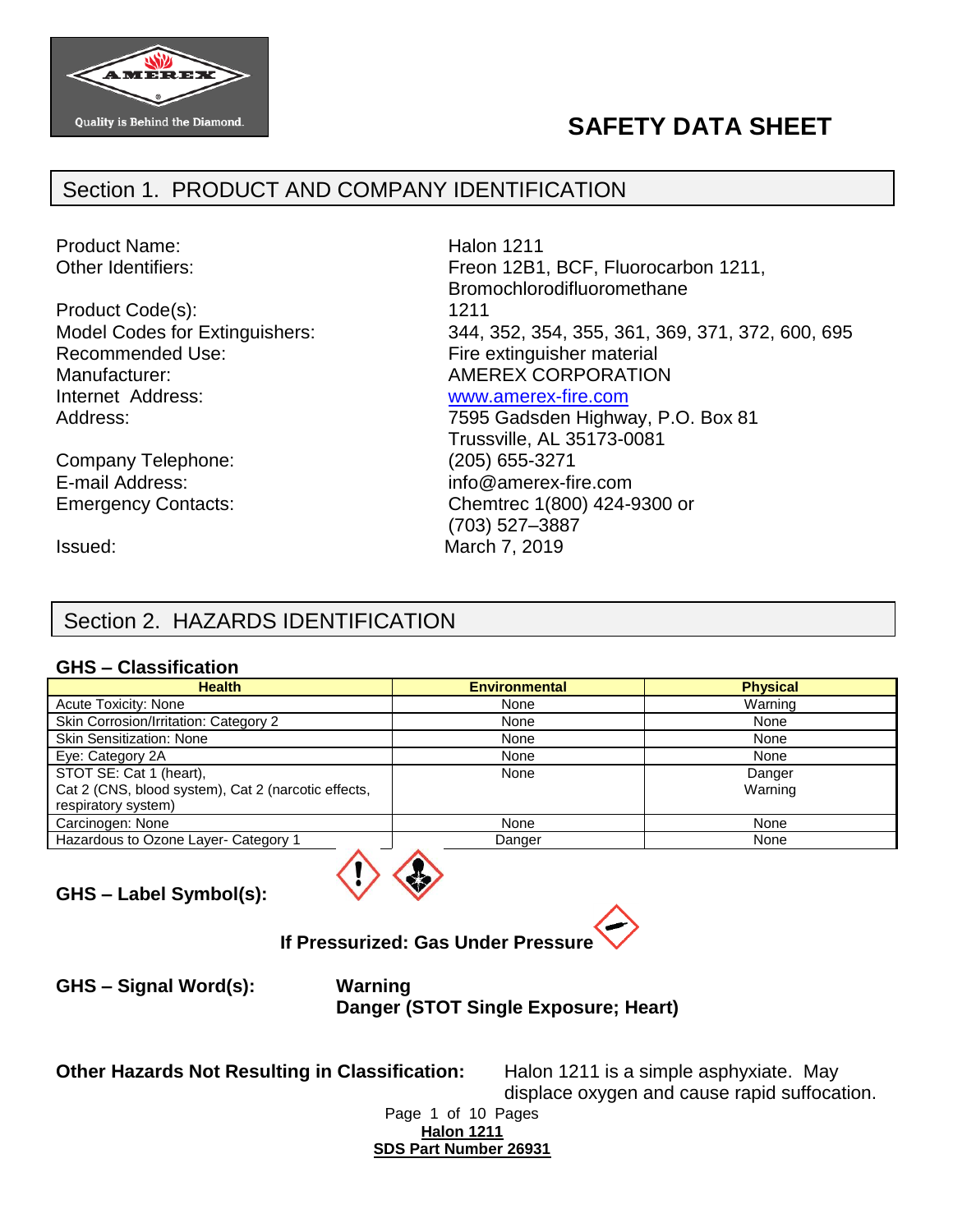May cause frostbite in contact with skin or eyes.

| <b>GHS Hazard</b>     | <b>GHS Codes(s)</b> | <b>Code Phrase(s)</b>                                                                  |
|-----------------------|---------------------|----------------------------------------------------------------------------------------|
| <b>Physical</b>       | H <sub>280</sub>    | *- Contains gas under pressure; may explode if heated.                                 |
|                       | 281                 | Contains refrigerated gas; may cause cryogenic burns or injury.                        |
| Health                | H313                | May be harmful in contact with skin.                                                   |
|                       | 332                 | Harmful if inhaled.                                                                    |
|                       | 335                 | May cause respiratory irritation.                                                      |
|                       | 336                 | May cause drowsiness or dizziness.                                                     |
|                       | 370                 | Causes damage to organs (heart).                                                       |
|                       | 371                 | May cause damage to organs.                                                            |
| Environmental         | None                |                                                                                        |
| <b>Precautionary:</b> |                     |                                                                                        |
| General               | P <sub>101</sub>    | If medical advice is needed, have product container or label at hand.                  |
| Prevention            | P <sub>251</sub>    | Do not pierce or burn, even after use.                                                 |
|                       | 260                 | Do not breathe gas/mist/vapors/spray.                                                  |
|                       | 264                 | Wash skin thoroughly after handling.                                                   |
|                       | 270                 | Do not eat, drink or smoke when using this product.                                    |
|                       | 280                 | Wear protective gloves/protective clothing/eye protection/face protection.             |
| Response              | P312                | Call a POISON CENTER/doctor if you feel unwell.                                        |
|                       | 321                 | Specific treatment (see Section 4. First Aid Measures)                                 |
|                       | 336                 | Thaw frosted parts with lukewarm water. Do not rub affected areas.                     |
|                       | $304 + 340$         | IF INHALED: Remove person to fresh air and keep comfortable for breathing.             |
|                       | 305+310             | IF IN EYES: Immediately call a doctor.                                                 |
|                       | $313 + 333$         | May be harmful in contact with skin or if inhaled.                                     |
| Storage               | 410+403             | *- Protect from sunlight. Store in well-ventilated place.                              |
| Disposal              | P501                | Dispose of contents through a licensed disposal company. Contaminated container should |
|                       |                     | be disposed of as unused product.                                                      |

#### **GHS – Hazard Phrases**

\*- If under pressure

## Section 3. COMPOSITION/INFORMATION ON INGREDIENTS

| --<br>Chem<br><b>Name</b><br>. i m<br>этнсаг | No.                         | No.<br>$M$ $\sim$<br><b>DE</b><br>$\mathbf{v}$<br>$\zeta$ eo | '-Nc                  | <b>Weight %</b><br>70 |
|----------------------------------------------|-----------------------------|--------------------------------------------------------------|-----------------------|-----------------------|
| $\cdots$<br>--<br>Bromochlorodifluoromethane | $-0$<br>$206 -$<br>. ఎర7-'' | <b>NA</b>                                                    | $\sim$<br>-ეყ-კ<br>ここ | 00                    |

Adverse health effects and symptoms: Halon 1211 is a simple asphyxiate. The gas is heavier than air and may accumulate in low spaces causing a deficiency of oxygen and cause rapid suffocation. Symptoms include drowsiness and unconsciousness.

> If people are intoxicated with fluorocarbons, strenuous exercise can result in arrhythmia.

May cause frostbite in contact with skin or eyes.

Page 2 of 10 Pages **Halon 1211 SDS Part Number 26931**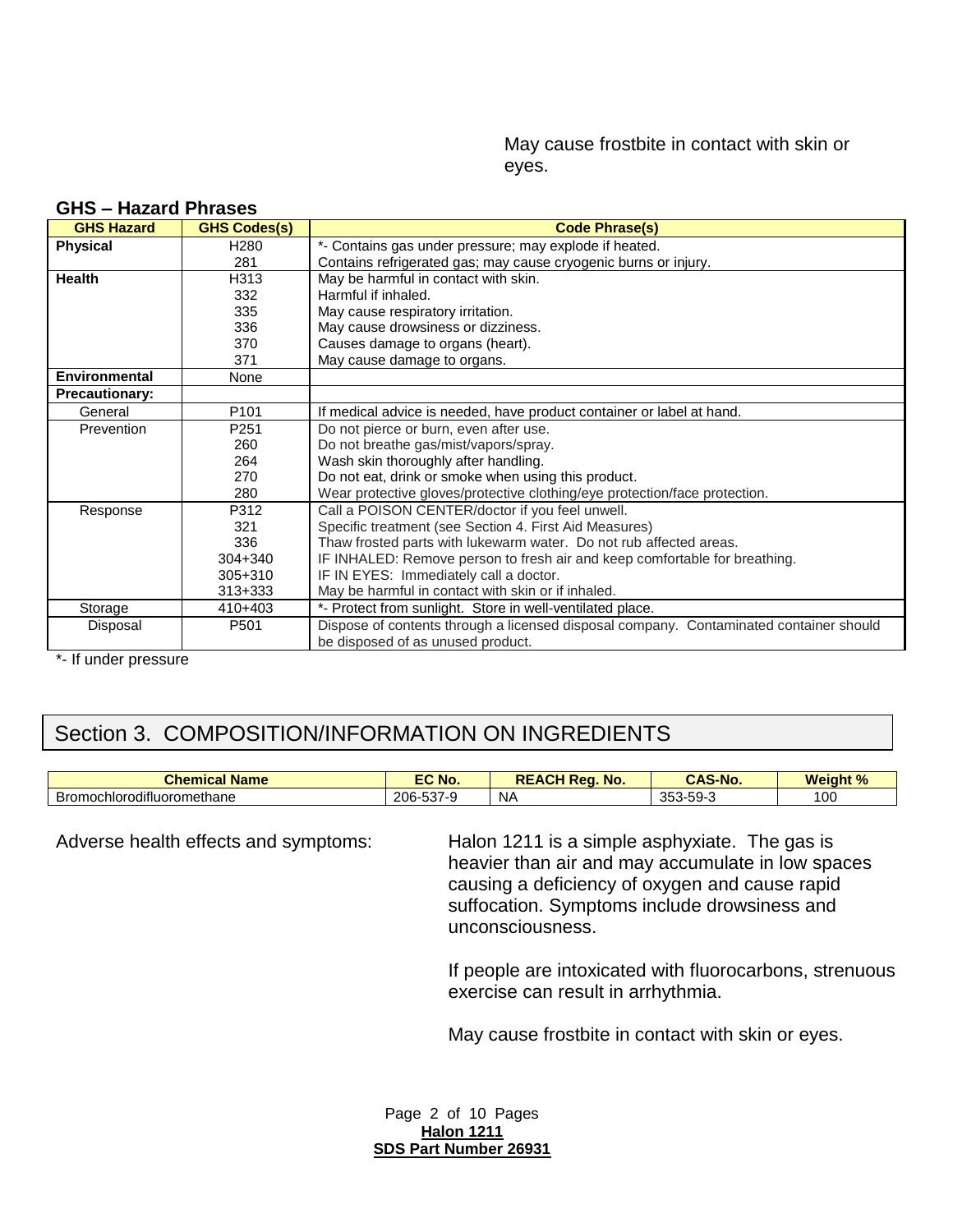# Section 4. FIRST AID MEASURES

| Eye Exposure:               | Liquid or cold gas can cause freezing injury to eyes.<br>Flush eyes with cool water for 15 minutes. Seek<br>medical attention immediately.                                                                                                     |
|-----------------------------|------------------------------------------------------------------------------------------------------------------------------------------------------------------------------------------------------------------------------------------------|
| <b>Skin Exposure:</b>       | May cause cold burns or frostbite. Remove<br>contaminated clothing and flush affected areas with<br>lukewarm (NOT HOT) water. Seek medical attention<br>immediately if blistering of the dermal surface or if                                  |
|                             | deep tissue freezing occurs                                                                                                                                                                                                                    |
| Inhalation:                 | Halon 1211 is a simple asphyxiate. May cause<br>coughing, dizziness, headache, dyspnea,<br>unconsciousness and death. If symptoms appear or<br>respiratory distress occurs, remove victim to fresh air.<br>Seek medical attention immediately. |
| Ingestion:                  | None under normal conditions                                                                                                                                                                                                                   |
| Medical conditions possibly |                                                                                                                                                                                                                                                |
| aggravated by exposure:     | Because of the possibility of cardiac arrythmia,<br>sympathomimetic drugs such as epinephrine should<br>not be administered.                                                                                                                   |

# Section 5. FIRE-FIGHTING MEASURES

| <b>Flammable Properties:</b><br>Flash Point:                | Not flammable<br><b>None</b>                                                                                                                                                                                                                                   |
|-------------------------------------------------------------|----------------------------------------------------------------------------------------------------------------------------------------------------------------------------------------------------------------------------------------------------------------|
| Suitable Extinguishing Media:                               | Non-combustible. Use extinguishing media suitable<br>for surrounding conditions. Cool fire-exposed<br>cylinders until flames are extinguished. Damaged<br>cylinders should be handled only by specialists.                                                     |
| <b>Hazardous Combustion Products:</b>                       | Under certain conditions, fluorocarbon vapors may<br>decompose on contact with flames or hot surfaces,<br>creating the potential hazard of inhalation of toxic<br>decompostion products such as hydrogen bromide,<br>hydrogen fluoride, and hydrogen chloride. |
| <b>Explosion Data:</b>                                      |                                                                                                                                                                                                                                                                |
| Sensitivity to Mechanical Impact:                           | Not sensitive                                                                                                                                                                                                                                                  |
| Sensitivity to Static Discharge:                            | Not sensitive                                                                                                                                                                                                                                                  |
| Unusual fire/explosion hazards:<br>Protective Equipment and | Cylinders could rupture under heat of fire.                                                                                                                                                                                                                    |
| <b>Precautions for Firefighters:</b>                        | As in any fire, wear self-contained breathing<br>apparatus pressure-demand, MSHA/NIOSH<br>(approved or equivalent) and full protective gear.                                                                                                                   |
|                                                             | Page 3 of 10 Pages<br><b>Halon 1211</b>                                                                                                                                                                                                                        |
|                                                             | <b>SDS Part Number 26931</b>                                                                                                                                                                                                                                   |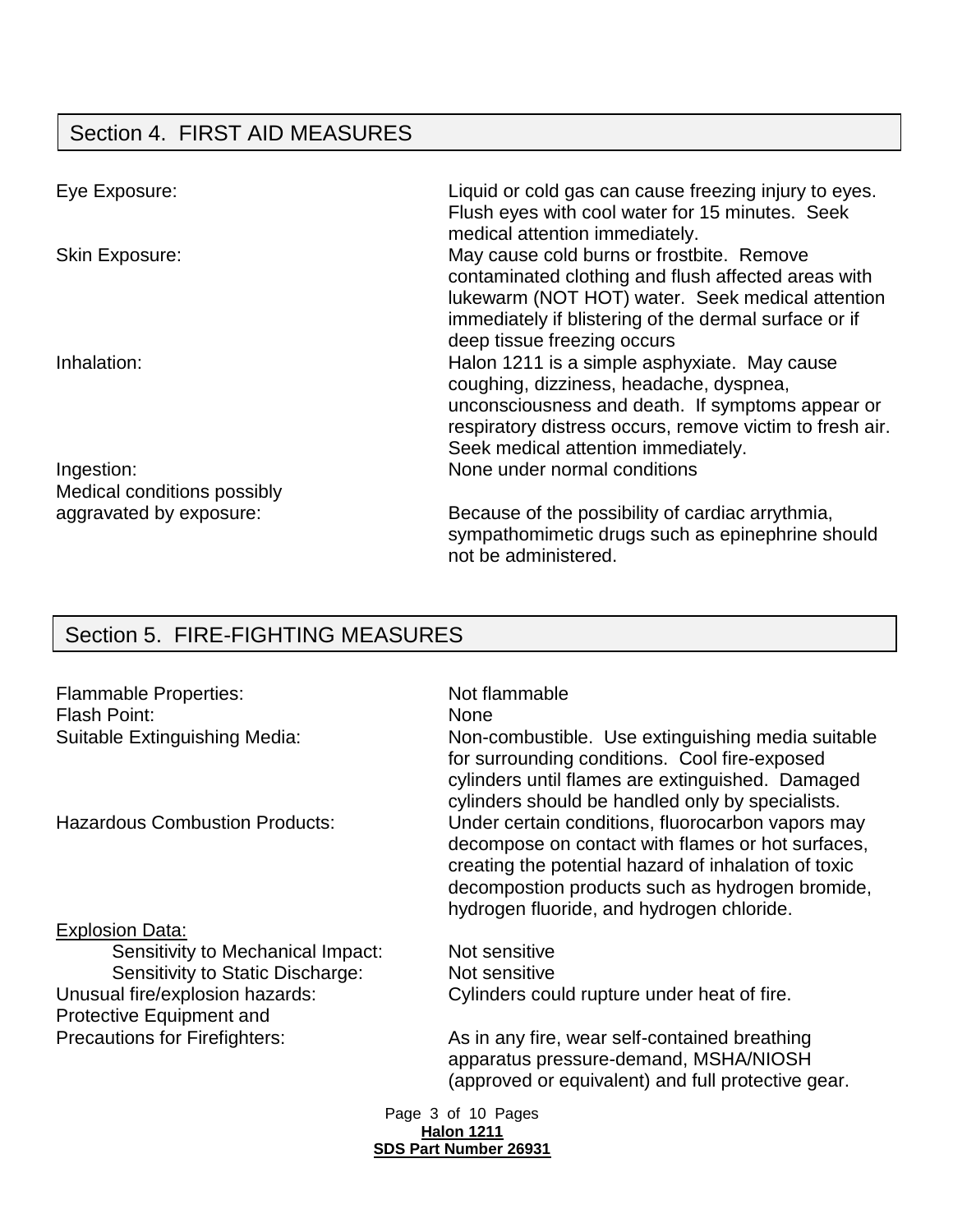## Section 6. ACCIDENTAL RELEASE MEASURES

| <b>Personal Precautions:</b>          | Evacuate personnel to safe areas. Ensure adequate<br>ventilation, especially in confined areas. Monitor<br>oxygen level. If safe, move leaking cylinders to a safe<br>place. Ventilate the area.                                                              |
|---------------------------------------|---------------------------------------------------------------------------------------------------------------------------------------------------------------------------------------------------------------------------------------------------------------|
| <b>Personal Protective Equipment:</b> | Wear self-contained breathing apparatus when<br>entering a potentially oxygen deficinet area unless<br>atmosphere is proved safe.                                                                                                                             |
| <b>Emergency Procedures:</b>          | Handle in accordance with good health and safety<br>practices.                                                                                                                                                                                                |
| <b>Methods for Containment:</b>       | Stop the flow of gas or remove cylinder to outdoor<br>location if this can be done without risk. If leak is in<br>container or container valve, contact the appropriate<br>emergency telephone number in Section 1<br>or call your closest supplier location. |
| Methods for Clean Up:                 | Return cylinder to authorized distributor.                                                                                                                                                                                                                    |
| <b>Environmental Precautions:</b>     | Prevent spreading of vapors through sewers,<br>ventilation systems and confined areas.                                                                                                                                                                        |
| Other:                                | None                                                                                                                                                                                                                                                          |

## Section 7. HANDLING AND STORAGE

| <b>Personal Precautions:</b>          | Only experienced and properly instructed persons         |
|---------------------------------------|----------------------------------------------------------|
|                                       | should handle gases under pressure.                      |
| Conditions for Safe Storage/Handling: | If under pressure - Protect from sunlight and store in a |
|                                       | well-ventilated place. Always store and handle           |
|                                       | compressed gas cylinders in accordance with              |
|                                       | Compressed Gas Association, Pamphlet CGA-P1,             |
|                                       | Safe Handling of Compressed Gases in Containers.         |
| Incompatible Products:                | Alkali and alkaline earth metals – certain reactive      |
|                                       | metals such as powdered zinc and aluminum.               |

## Section 8. EXPOSURE CONTROLS/PERSONAL PROTECTION

| Bromochlorodifluoromethane<br><b>NR</b><br><b>NR</b><br><b>NR</b> | <b>NR</b> |
|-------------------------------------------------------------------|-----------|

NR = Not Regulated.

Page 4 of 10 Pages **Halon 1211 SDS Part Number 26931**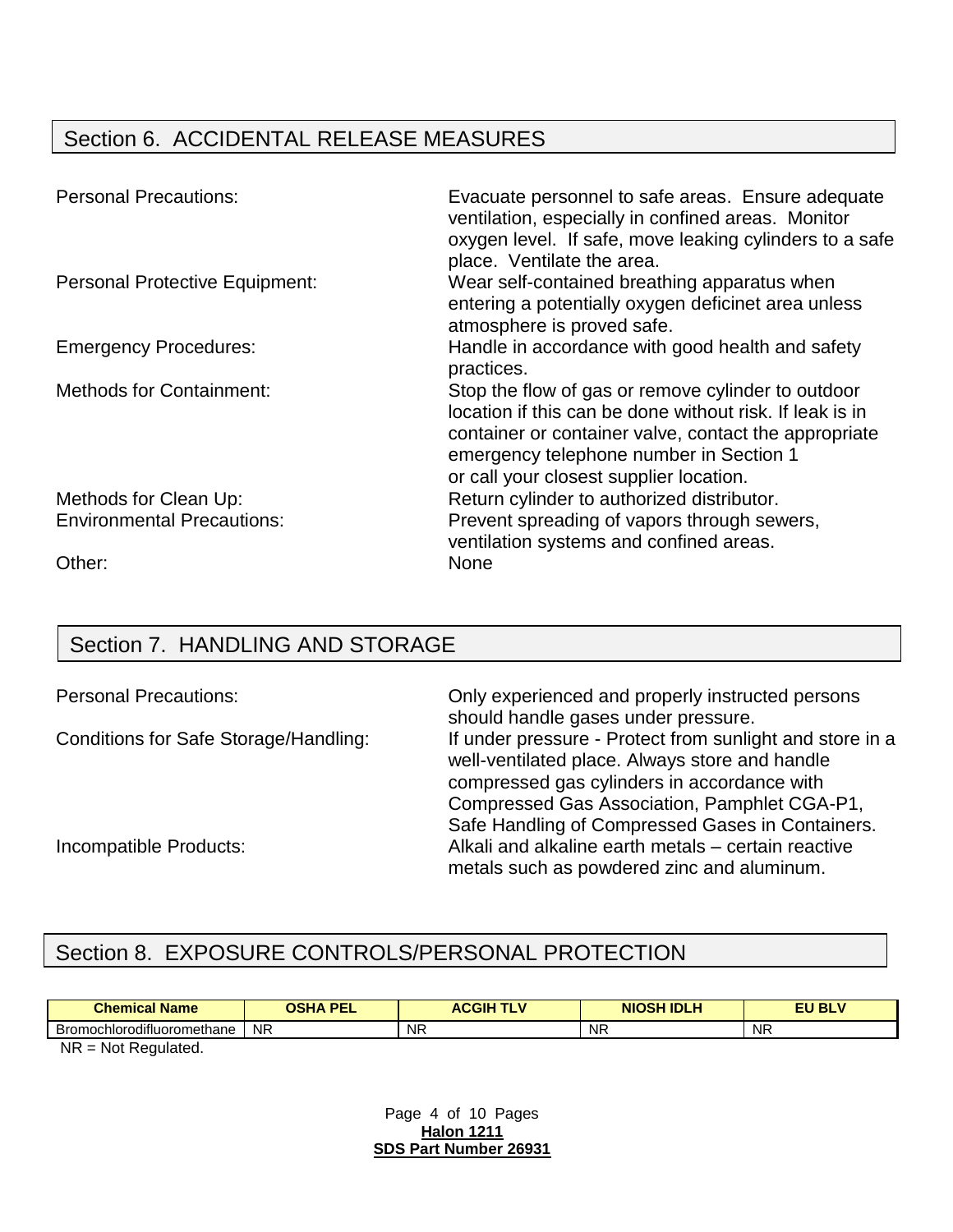Engineering Controls: Local exhaust ventilation to prevent accumulation of high concentrations and maintain air-oxygen levels at or above 19.5%. Oxygen detectors should be used when asphyxiating gases may be released. Systems under pressure should be regularly checked for leakages.

#### Personal Protective Equipment Safety glasses









Eye/Face Protection: Tightly fitting safety goggles or face shield Skin and Body Protection: Wear protective gloves, safety shoes. Respiratory Protection: If oxygen levels fall below 19.5%, use positive pressure respirator with escape cylinder or selfcontained breathing apparatus for oxygen-deficient atmospheres. Positive-pressure supplied air respirators may be required for high airborne concentrations. Respiratory protection must be provided in accordance with current local regulations. Hygiene Measures: Good personal hygiene practice is essential, such as avoiding food, tobacco products, or other hand-tomouth contact when handling. Do not get in eyes, on skin, or on clothing.

## Section 9. PHYSICAL AND CHEMICAL PROPERTIES

Appearance: Colorless liquified gas under pressure Molecular Weight: 165.362 g/mole Odor: Sweet Odor Threshold: No information available Decomposition Temperature <sup>o</sup>C: No information available Freezing Point <sup>o</sup>C: No information available Initial Boiling Point <sup>O</sup>C: 43.7 Physical State: Compressed liquefied gas pH:  $P$  Not applicable Flash Point <sup>o</sup>C: None Auto-ignition Temperature <sup>o</sup>C: No information available

Page 5 of 10 Pages **Halon 1211 SDS Part Number 26931**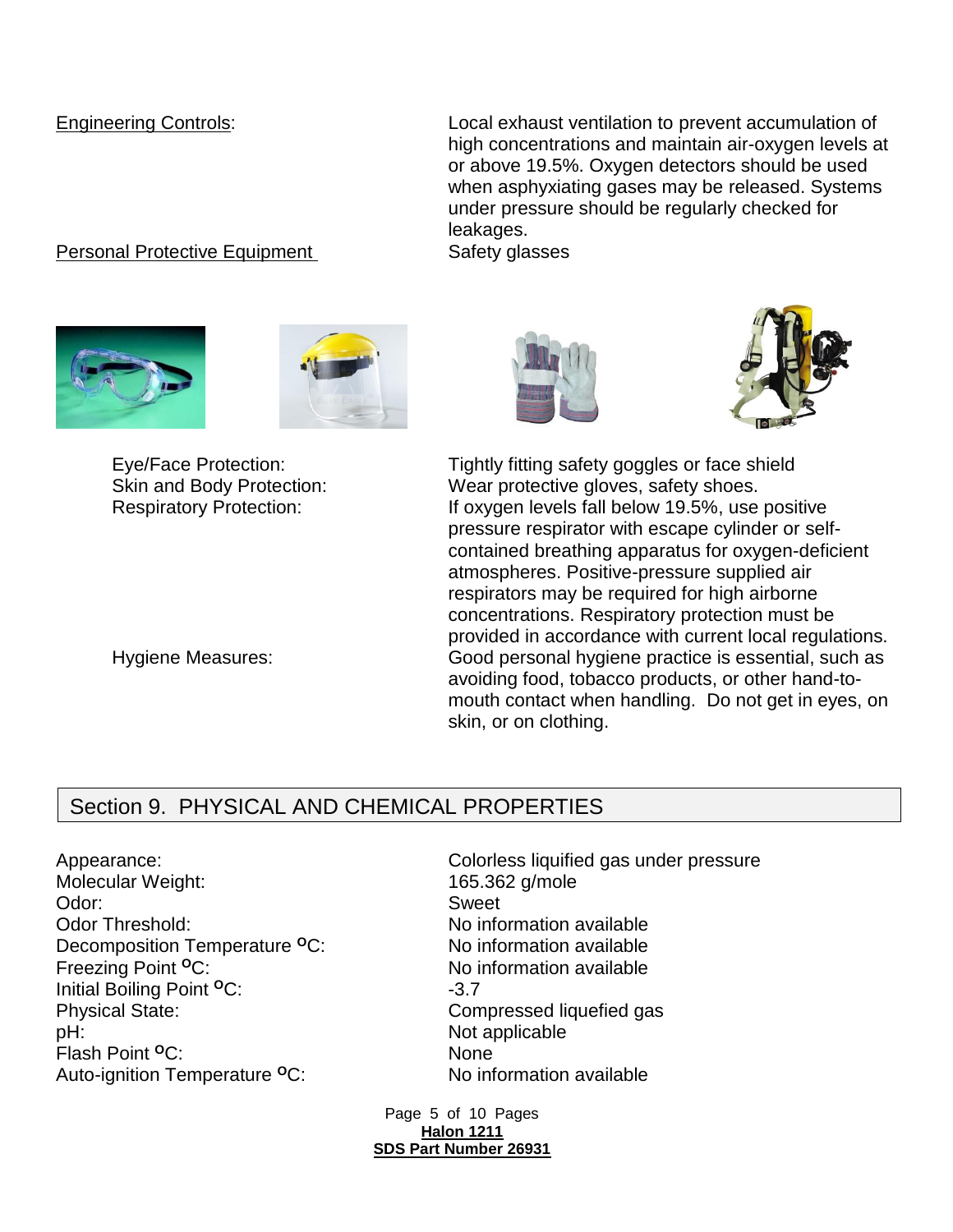- Boiling Point/Range <sup>o</sup>C: 43.7 Melting Point/Range <sup>o</sup>C: 459.5 Flammability: Not Flammable Explosive Properties: None Oxidizing Properties: Not Applicable Volatile Component (%vol) Not Applicable Evaporation Rate: Not Applicable Vapor Density: 5.7 (air=1) Vapor Pressure: 2.07x10<sup>3</sup> Hg (at 25<sup>o</sup>C) Density at 25 C: 1.850 Solubility: None
- Flammability Limits in Air <sup>o</sup>C: Upper Not Flammable; Lower-Not Flammable

## Section 10. STABILITY AND REACTIVITY

| Reactivity:                              | Not Applicable                                                                                                                                                                                                                                                 |
|------------------------------------------|----------------------------------------------------------------------------------------------------------------------------------------------------------------------------------------------------------------------------------------------------------------|
| <b>Chemical Stability:</b>               | Stable under recommended storage and handling<br>conditions.                                                                                                                                                                                                   |
| Incompatibles:                           | Alkali and alkaline earth metals – certain reactive<br>metals such as powdered zinc and aluminum.                                                                                                                                                              |
| Conditions to Avoid:                     | Extremely high temperatures.                                                                                                                                                                                                                                   |
| <b>Hazardous Decomposition Products:</b> | Under certain conditions, fluorocarbon vapors may<br>decompose on contact with flames or hot surfaces,<br>creating the potential hazard of inhalation of toxic<br>decompostion products such as hydrogen bromide,<br>hydrogen fluoride, and hydrogen chloride. |
| Possibility of Hazardous Reactions:      | None                                                                                                                                                                                                                                                           |
| <b>Hazardous Polymerization</b>          | Does not occur                                                                                                                                                                                                                                                 |

## Section 11. TOXICOLOGICAL INFORMATION

Symptoms: Immediate:

Acute Toxicity: Simple asphyxiant. Chronic Toxicity:

Likely Routes of Exposure: Inhalation, skin, and eye contact.

Inhalation: Increased respiration, headache, mild narcotic effects, drowsiness, unconsciousness, death. Eyes: Contact with liquid/gas may cause burns/frostbite. Skin: Skin: Skin: Contact with liquid/gas may cause burns/frostbite. Delayed: Possible arrythmia after several minutes.

Short-term Exposure: May displace oxygen and cause rapid suffocation.

Page 6 of 10 Pages **Halon 1211 SDS Part Number 26931**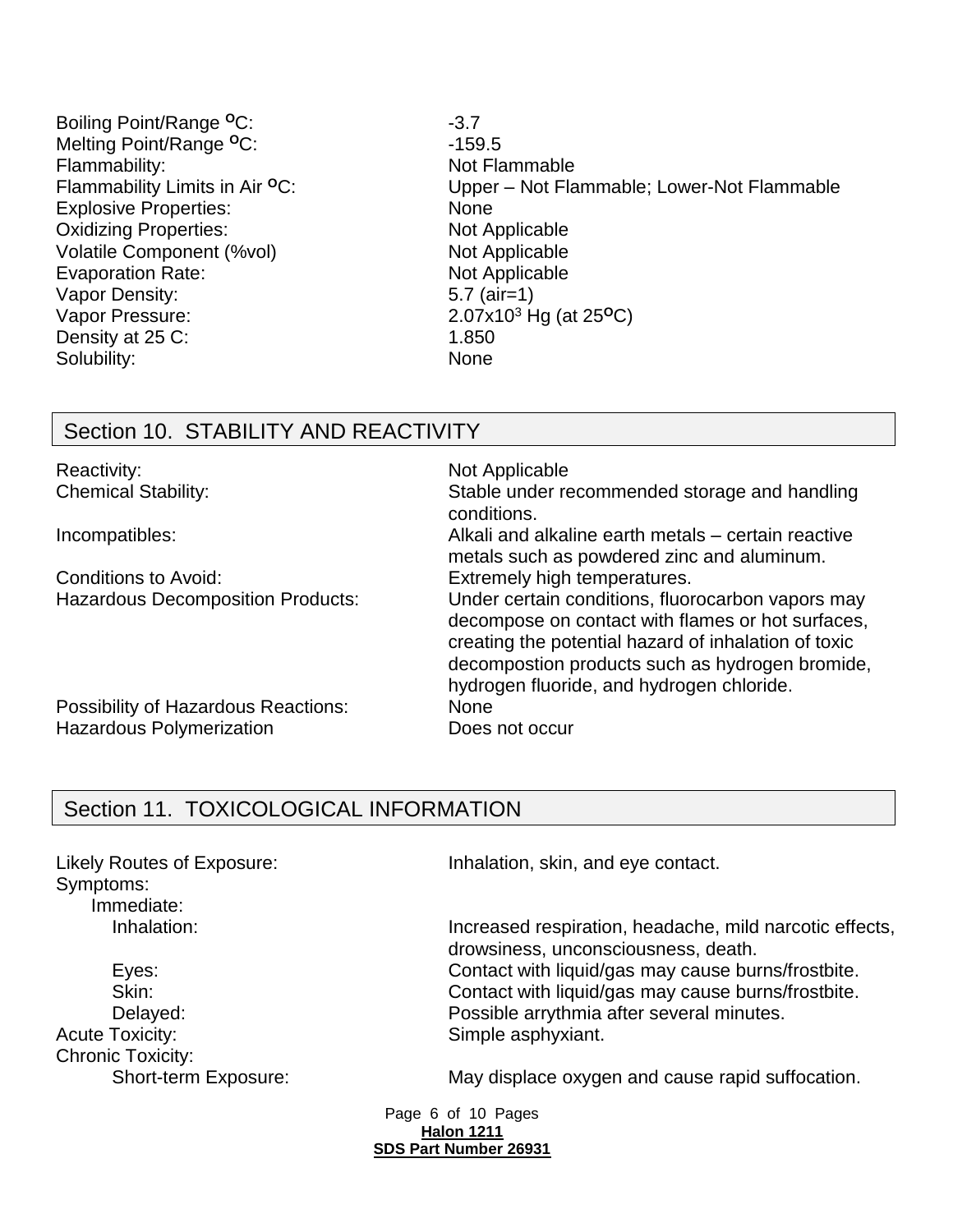#### **Acute Toxicity Values - Health**

| <b>Chemical Name</b>       | LD50                     |                          | <b>LC50 (Inhalation)</b>  |
|----------------------------|--------------------------|--------------------------|---------------------------|
|                            | <b>Oral</b>              | <b>Dermal</b>            |                           |
| Bromochlorodifluoromethane | No information available | No information available | 85000-100000 ppm (rat) 4h |

Reproductive Toxicity: This product's ingredients are not known to have reproductive or teratogenic effects.

Target Organs and Effects (TOST- Single Exposure): Category 1 (heart), Category 2 (CNS, blood system; Category 3 (narcotic effects, respiratory tract irritation).

#### **Other Toxicity Categories**

| <b>Chemical Name</b>              | <b>Germ Cell</b><br><b>Mutagenicity</b> | <b>Carcino-</b><br><b>aenicity</b> | Repro-<br>ductive | <b>TOST</b><br><b>Single Exp</b>                                            | <b>TOST</b><br><b>Repeated Exp</b> | <b>Aspiration</b> |
|-----------------------------------|-----------------------------------------|------------------------------------|-------------------|-----------------------------------------------------------------------------|------------------------------------|-------------------|
| <b>Bromochlorodifluoromethane</b> | None                                    | None                               | None              | Central Nervous System,<br><b>Respiratory System</b><br>Heart. Blood System | None                               | None              |

## Section 12. ECOLOGICAL INFORMATION

Ecotoxicity:

| Persistence/Degradability:                                  | Slowly degrades in atmosphere                     |
|-------------------------------------------------------------|---------------------------------------------------|
| Probability of rapid biodegradation (BIOWIN): 0.3273 (Slow) |                                                   |
| Anaerobic biodegradation probability (BIOWIN):0.8463 (Fast) |                                                   |
| Bioconcentration factor:                                    | 8.393 L/kg (Low)                                  |
| Bioaccummulation factor:                                    | 8.439                                             |
| Mobility in soil:                                           | Very high                                         |
| Log Kow:                                                    | 1.9                                               |
| Log Koc (Kow Method):                                       | 44.53 L/kg                                        |
| Log Koa:                                                    | 1.315                                             |
| Log Kaw:                                                    | 0.585                                             |
| *Level III Fugacity Model:                                  |                                                   |
|                                                             | 1.11% soil, 47% water, 0.188% sediment, 51.7% air |

Other Adverse Ecological Effects: Harmful to the ozone layer

#### **Aquatic Toxicity Values – Environment – Research**

| <b>Chemical Name</b>       | <b>Acute (LC50)</b> | <b>Chronic (EC50)</b> |
|----------------------------|---------------------|-----------------------|
| Bromochlorodifluoromethane | Not available       | Not available         |

Page 7 of 10 Pages **Halon 1211 SDS Part Number 26931**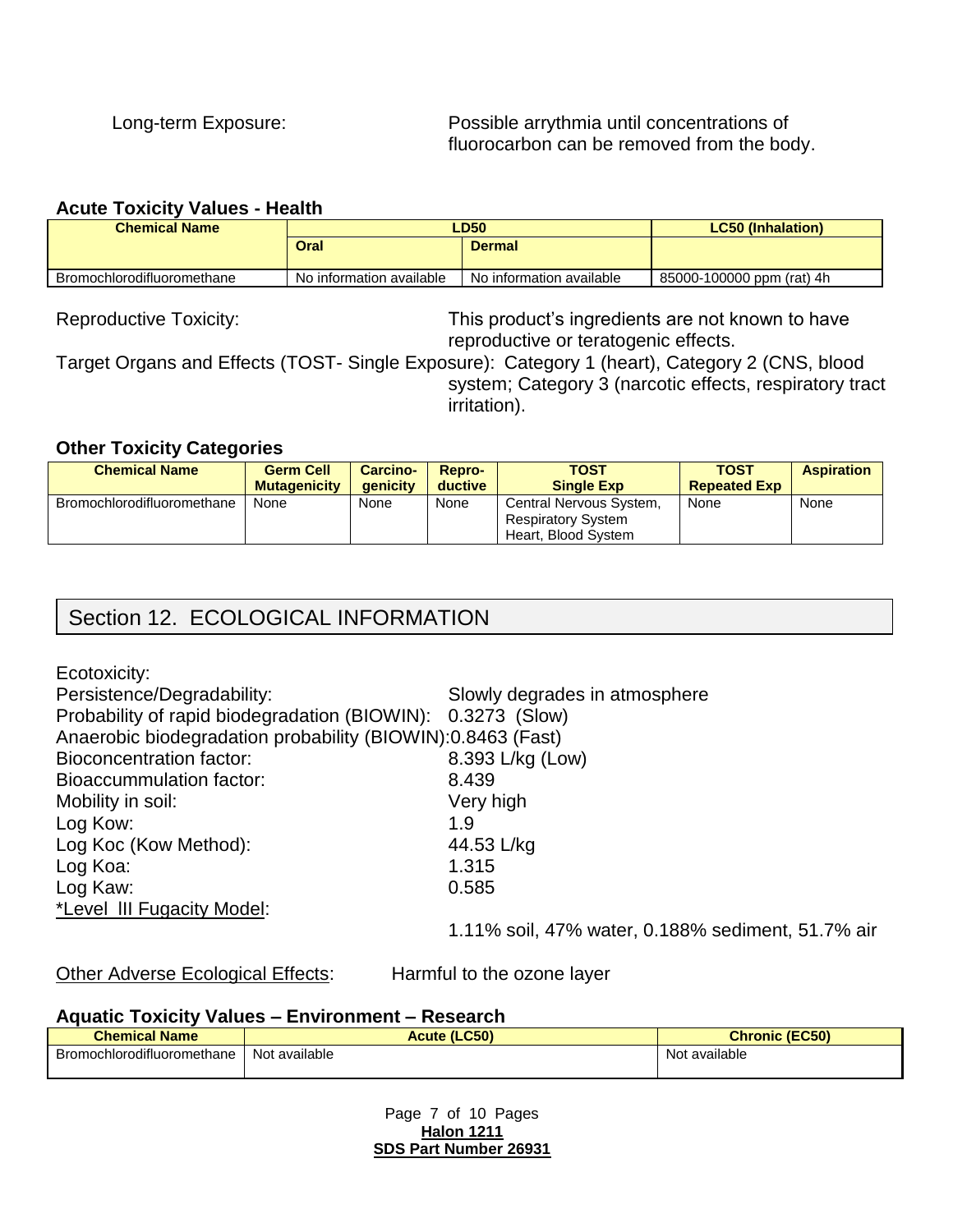#### **Aquatic Toxicity Values – Environment – Estimates**

| <b>Chemical Name</b>       | <b>Acute (LC50)</b>                              | <b>EC50</b>         |
|----------------------------|--------------------------------------------------|---------------------|
| Bromochlorodifluoromethane | 85.2 mg/L (fathead minnow)<br>152.21 mg/L (fish) | 44.6 mg/L (daphnia) |

## Section 13. DISPOSAL CONSIDERATIONS

Safe Handling None.

Waste Disposal Considerations Dispose in accordance with federal, state, and local regulations.

Contaminated Packaging Dispose in accordance with federal, state, and local regulations.

#### NOTES:

This product is not a RCRA characteristically hazardous or listed hazardous waste. Dispose of according to state or local laws, which may be more restrictive than federal laws or regulations. Used product may be altered or contaminated, creating different disposal considerations.

## Section 14. TRANSPORT INFORMATION

UN Number: 1974 UN Proper Shipping Name: Compressed gas, N.O.S,

DOT Transport Hazard Class: 2.2 Packing Group: NA Marine Pollutant?: NO IATA Not regulated

(Bromochlorodifluoromethane)

#### NOTES:

This product is not defined as a hazardous material under U.S. Department of Transportation (DOT) 49 CFR 172, or by Transport Canada "Transportation of Dangerous Goods" regulations.

#### Special Precautions for Shipping:

If shipped in a stored pressure-type fire extinguisher, carbon dioxide in a pressurized container is considered a hazardous material by the US Department of Transportation and Transport Canada. The proper shipping name shall be HALON 1211 and the UN designation is UN 1044. The DOT hazard class/division is LIMITED QUANTITY when pressurized to less than 241 psig and when shipped via highway or rail. UN Class 2.2. Non-Flammable Gas, when shipping via air. Packing Group – N/A

> Page 8 of 10 Pages **Halon 1211 SDS Part Number 26931**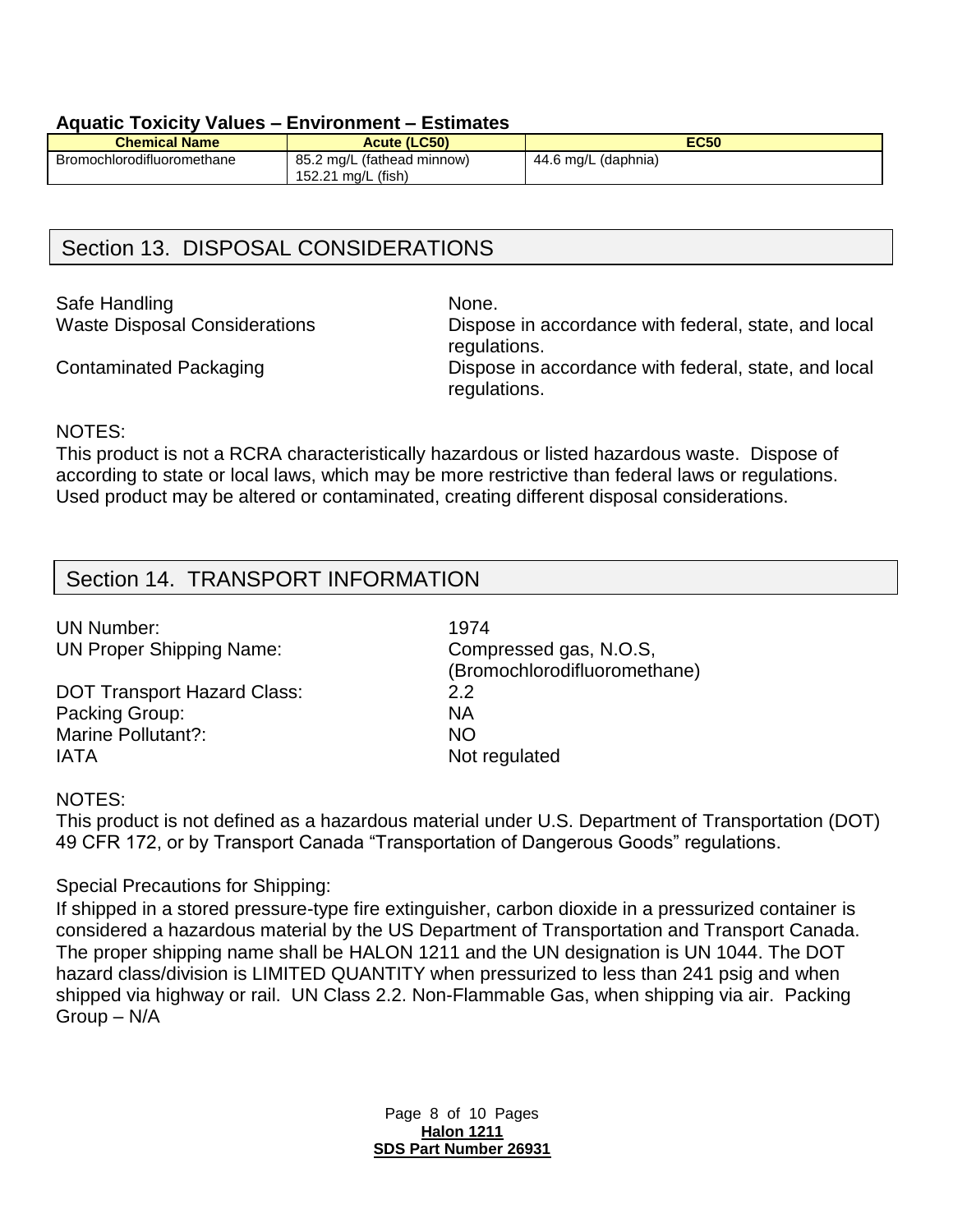## Section 15. REGULATORY INFORMATION

### **International Inventory Status:** All ingredients are on the following inventories

| <b>Country(ies)</b>      | <b>Agency</b> | <b>Status</b> |
|--------------------------|---------------|---------------|
| United States of America | <b>TSCA</b>   | Yes           |
| Canada                   | <b>WHMIS</b>  | Yes           |
| Australia                | <b>AICS</b>   | Yes           |
| Europe                   | EINECS/ELINCS | <b>Tes</b>    |

#### **REACH Title VII Restrictions:** No information available

| <b>Chemical Name</b> | <b>Dangerous</b><br><b>Substances</b> | <b>Organic</b><br><b>Solvents</b> | <b>Harmful</b><br><b>Substances Whose</b><br>Names Are to be<br>Indicated on Label | <b>Pollution</b><br><b>Release and</b><br><b>Transfer Registry</b><br>(Class II) | <b>Pollution</b><br><b>Release and</b><br><b>Transfer Registry</b><br>(Class I) | <b>Poison and</b><br><b>Deleterious</b><br><b>Substances</b><br><b>Control Law</b> |
|----------------------|---------------------------------------|-----------------------------------|------------------------------------------------------------------------------------|----------------------------------------------------------------------------------|---------------------------------------------------------------------------------|------------------------------------------------------------------------------------|
| Bromochloro-         | Not                                   | <b>Not</b>                        | Not Applicable                                                                     | Not Applicable                                                                   | Not Applicable                                                                  | <b>Not</b>                                                                         |
| difluoromethane      | Applicable                            | Applicable                        |                                                                                    |                                                                                  |                                                                                 | Applicable                                                                         |

| <b>Component</b>                | <b>ISHA - Harmful</b><br><b>Substances</b><br><b>Prohibited for</b><br><b>Manufacturing,</b><br>Importing.<br><b>Transferring, or</b><br><b>Supplying</b> | <b>ISHA - Harmful</b><br><b>Substances</b><br><b>Requiring</b><br><b>Permission</b> | <b>Toxic Chemical</b><br><b>Classification</b><br>Listing (TCCL) –<br><b>Toxic Chemicals</b> | <b>Toxic Release</b><br><b>Inventory (TRI) –</b><br><b>Group I</b> | <b>Toxic Release</b><br><b>Inventory (TRI) –</b><br><b>Group II</b> |
|---------------------------------|-----------------------------------------------------------------------------------------------------------------------------------------------------------|-------------------------------------------------------------------------------------|----------------------------------------------------------------------------------------------|--------------------------------------------------------------------|---------------------------------------------------------------------|
| Bromochloro-<br>difluoromethane | Not Applicable                                                                                                                                            | Not Applicable                                                                      | Not Applicable                                                                               | Yes                                                                | Not Applicable                                                      |

### **European Risk and Safety phrases**:

| <b>EU Classification:</b> | Xi - Irritant |                                                        |
|---------------------------|---------------|--------------------------------------------------------|
| R Phrases:                | 36/37/38      | Irritating to eyes, respiratory system and skin        |
| S Phrases:                | 23            | Do not breathe gas/fumes/vapour/spray                  |
|                           | 36/37/39      | Wear suitable protective clothing, gloves and eye/face |
|                           |               | protection.                                            |

### **U.S. Federal Regulatory Information**:

#### **SARA 313**:

Section 313 of Title III of the Superfund Amendments and Reauthorization Act of 1986 (SARA) - This product is subject to the reporting requirements of the Act and Title 40 of the Code of Federal Regulations, Part 372.

### **SARA 311/312 Hazard Categories**:

| <b>Acute Health Hazard</b>                                     | Yes |
|----------------------------------------------------------------|-----|
| <b>Chronic Health Hazard</b>                                   | Yes |
| <b>Fire Hazard</b>                                             | N٥  |
| Sudden Release of Pressure Hazard-*                            | Yes |
| <b>Reactive Hazard</b>                                         | N٥  |
| * Only applicable if material is in a pressurized extinguished |     |

- Only applicable if material is in a pressurized extinguisher.

Page 9 of 10 Pages **Halon 1211 SDS Part Number 26931**